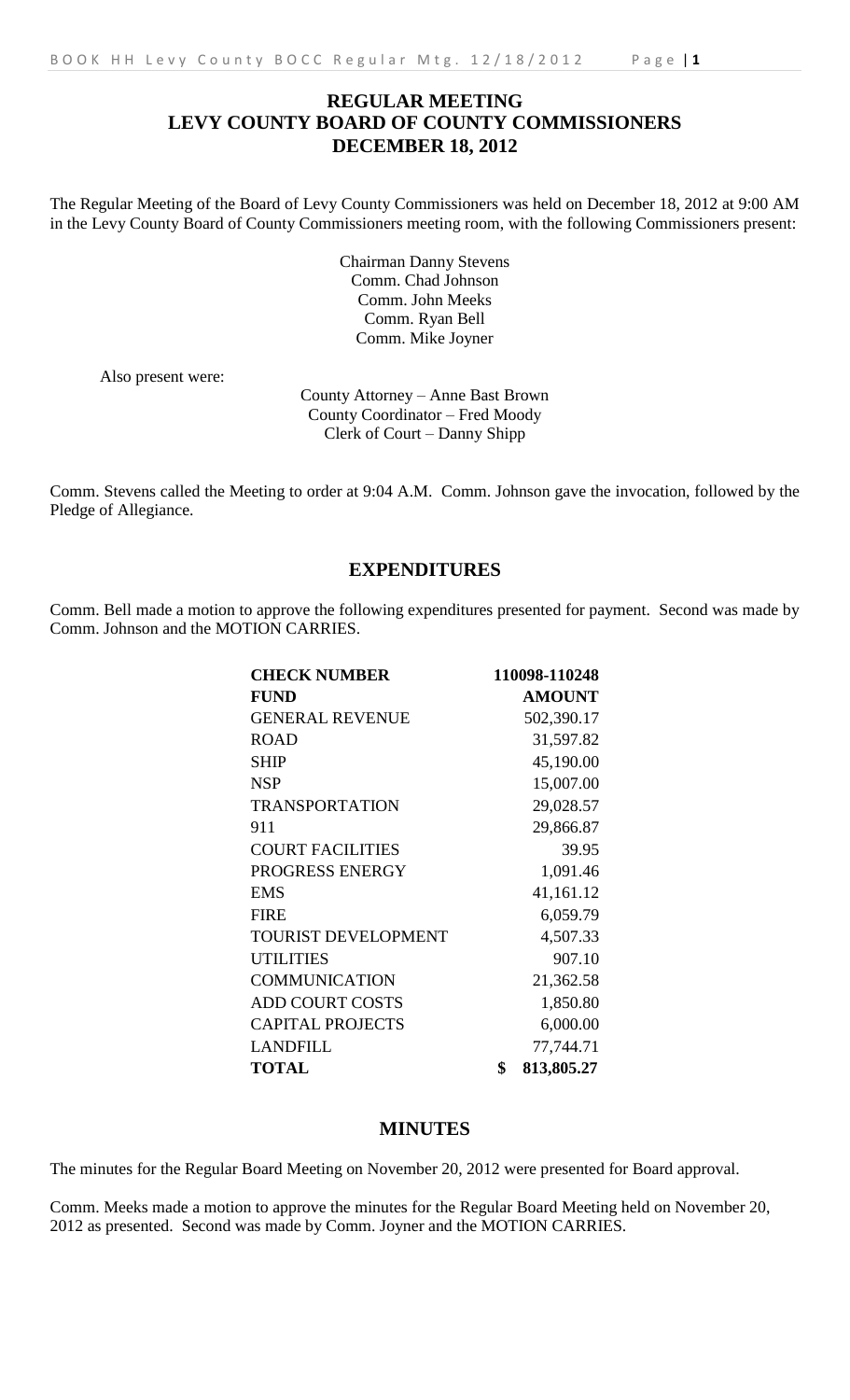# **HEALTH CARE ADVISORY BOARD**

Presenting information about health in Levy County and some ways that the HCAB may serve the Board of County Commissioners.

Swain Strickland spoke to the Board on behalf of the Health Care Advisory Board presenting information about the County's National Health Care ranking.

## **SUPERVISOR OF ELECTIONS**

Connie Asbell

Request permission to donate broken computers to LARC.

Mrs. Asbell advised the Board she had several computers, printers and keyboards which were no longer usable and requested approval to donate them to LARC.

Comm. Johnson made a motion to approve donation of computers, printers and keyboards no longer usable from the Supervisor of Elections office to LARC as requested. Second was made by Comm. Bell and the MOTION CARRIES.

## **ALFRED KOCH**

Requesting permission to speak before the Commissioners concerning the Ambulance Service Non-ad Valorem Assessments.

Mr. Koch spoke to the Board with regard to his EMS Tax Assessment and questioned why he has received an additional \$200 bill with his yearly tax bill.

Comm. Stevens responded to Mr. Koch's questions and explained how the Ambulance Service Non-ad Valorem Assessments were calculated.

## **ROAD DEPARTMENT**

Bruce Greenlee, Administrative Superintendent

A. Request to place NE 80<sup>th</sup> St. on paving list.

Mr. Greenlee requested Board approval to place NE 80<sup>th</sup> Street on the paving list.

Comm. Meeks made a motion to add NE 80<sup>th</sup> Street to the paving list. Second was made by Comm. Joyner and the MOTION CARRIES.

B. Request adoption of a Resolution 2012-71 to schedule a public hearing on Tuesday, January 22, 2013 at 9:00 A.M. for closure of a dedicated right-of-way of NW  $50<sup>th</sup>$  Avenue as requested by Petitioners, Edmund T. and Donna D. Parada.

Mr. Greenlee requested Board approval of Resolution 2012-71 to schedule a Public Hearing on Tuesday, January 22, 2013 at 9:00 A.M. for closure of a dedicated right-of-way of NW 50<sup>th</sup> Avenue as requested by Petitioners, Edmund T. and Donna D. Parada.

Comm. Bell made a motion to adopt Resolution 2012-71 as requested. Second was made by Comm. Meeks and the MOTION CARRIES.

Bruce Greenlee requested the Board hear a non-agenda item.

Comm. Bell made a motion to hear a non-agenda item. Second was made by Comm. Meeks and the MOTION CARRIES. Comm. Johnson votes NO.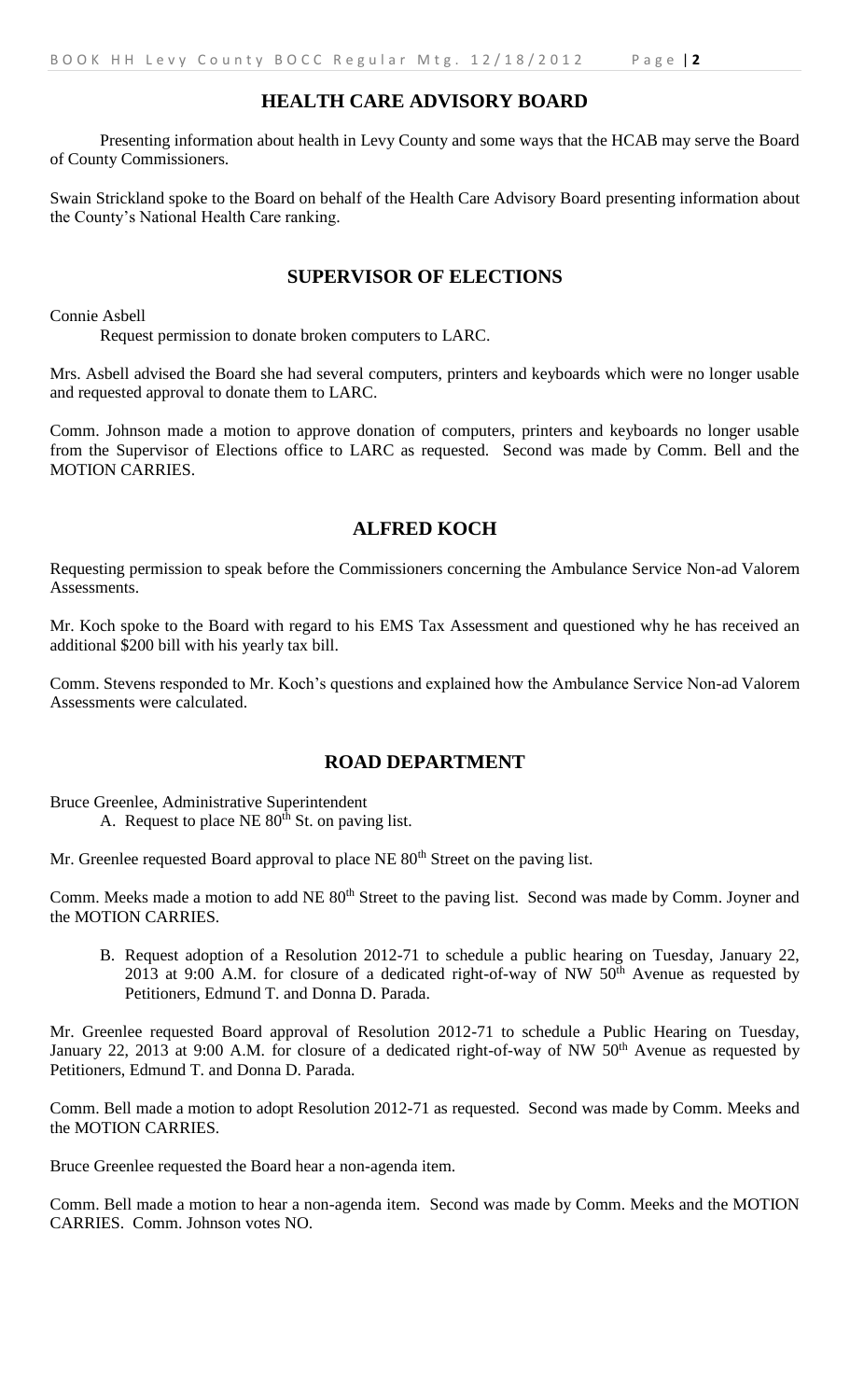Andrew Carswell of Mills Engineering presented bid information to the Board for the paving of LCR 464 as follows:

| Anderson Columbia Co., Inc.             | \$925,395.50   |
|-----------------------------------------|----------------|
| APAC-Southeast, Inc.                    | \$1,117,188.20 |
| John C. Hipp Construction Equipment Co. | \$984,614.86   |
| V.E. Whitehurst & Sons, Inc.            | \$834,560.00   |

Mr. Burleson presented the Certificate of Qualification for V.E. Whitehurst & Sons, Inc. to Mr. Carswell and the Board.

Mr. Carswell stated the recommendation of Mills Engineering is to accept the bid from V.E. Whitehurst & Sons, Inc. as they were the lowest bidder.

Comm. Joyner made a motion to accept the bid from V.E. Whitehurst & Sons, Inc. as presented and authorize the chair to sign. Second was made by Comm. Bell and the MOTION CARRIES.

Ms. Cannon spoke to the Board objecting to their decision to approve V.E. Whitehurst & Sons, Inc. as the bid was not complete.

# **COUNTY COORDINATOR**

Fred Moody

Request approval USDA Service Office Lease Amendment #4.

Mr. Moody informed the Board since the FSA had been relocated from the Ag. building in Bronson to Gilchrist county, the proposed Lease Amendment #4 would be at a reduced amount. There will now be 1,006 of usable square feet of space in the amount of \$16,458.16 at the rate of \$1,371.51 per month effective December 1, 2012 through June 1, 2013.

Comm. Bell made a motion to approve the USDA Service Office Lease Agreement #4 as requested. Second was made by Comm. Meeks and the MOTION CARRIES.

## **LEVY COUNTY TRANSIT**

Connie Conley, General Manager

Request approval of Shirley Conroy Rural Area Capital Assistance Program Grant Contract.

Ms. Conley requested Board approval of the Shirley Conroy Rural Area Capital Assistance Program Grant Contract. The Grant has been approved for \$64,776 for a new bus and has a 10% match amount of \$6,477.60.

Comm. Johnson made a motion to approve the Shirley Conroy Rural Area Capital Assistance Program Grant Contract as requested. Second was made by Comm. Bell and the MOTION CARRIES.

## **SUN RAY TAVERN – WILLARD'S RESTAURANT & LOUNGE**

Tom Trammell, Sonny Innsbrook

Request to change closing hours from 12:00 A.M. to 2:00 A.M.

Mr. Trammell requested the Board allow his business to stay open two hours longer than the currently permitted closing time of 12:00 A.M. He stated he is losing customers to other businesses in the neighboring county which stay open longer.

Comm. Stevens stated there is an Ordinance in place which does not allow a business selling alcohol to stay open past 12:00 A.M. Changing this would require Public Hearings and he is not in favor of doing this.

Mr. Trammell requested the Board consider changing the Ordinance.

After discussion, it was the consensus of the Board to have Atty. Brown research this topic and bring information back to the Board.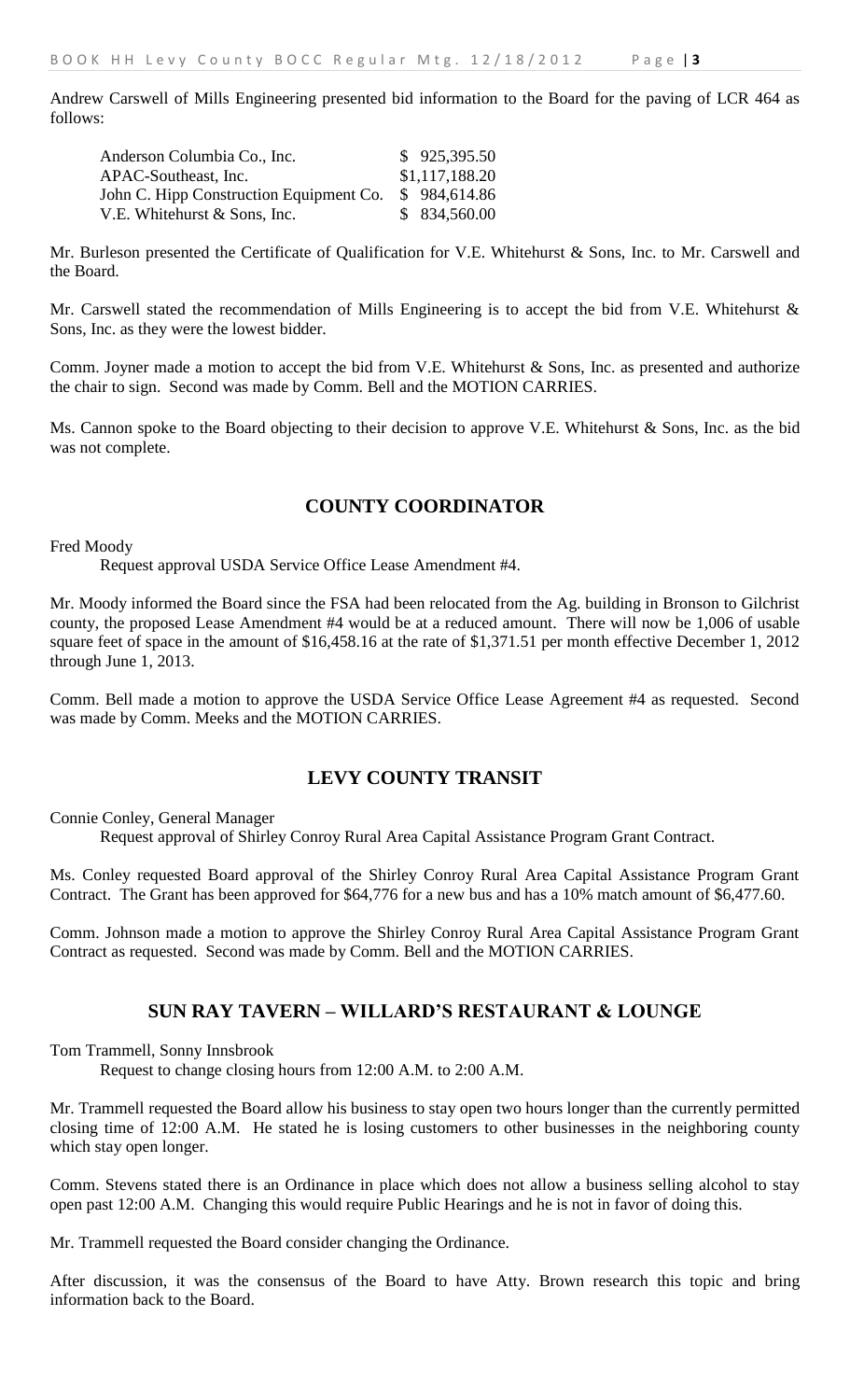## **COUNTY AGENT**

Albert Fuller, Director

Presenting three quotes for the purchase of a new truck for Agriculture Agent Anthony Drew.

Mr. Fuller presented the Board with three quotes for the purchase of a truck for Ag. Agent, Anthony Drew.

| <b>State Contract</b>         | \$17.241    | 2013 Ford F150 4 x 4                |
|-------------------------------|-------------|-------------------------------------|
| Scoggins Chevrolet            | \$21,083.11 | 2013 Chevrolet Silverado 1500 4 x 4 |
| White Ford                    | \$28,555    | 2013 Ford F140 4 x 4                |
| Chiefland Chrysler/Dodge/Jeep | \$23,922.50 | 2012 Dodge Ram 1500                 |

Comm. Bell made a motion to approve the purchase for the State Contract amount of \$17,241 as presented. Second was made by Comm. Johnson and the MOTION CARRIES.

Barbara Edmonds, UF/IFAS Extension Master Gardeners

Presenting the Board of County Commissioners with a check representing the value of volunteer hours donated by Nature Coast Master Gardeners to educate citizens in homeowner horticulture.

Ms. Edmonds presented a check to the Board in the amount of \$38,520, which represents the value of the volunteer hours donated by Nature Coast Master Gardeners to educate citizens in homeowner horticulture.

# **PUBLIC SAFETY**

David Knowles, Director

A. Request Board approval to lease the Levy County DOC Correctional Facility located on CR 343 at a cost of \$300.00 per year.

Mr. Knowles requested Board approval to lease the Levy County DOC Correctional Facility located on CR 343 in the amount of \$300 per year.

Comm. Joyner made a motion to approve the lease with State of Florida DOC for the Correctional Facility located on CR 343 as requested. Second was made by Comm. Bell and the MOTION CARRIES.

B. Request approval to put the succession plan in place.

Mr. Knowles stated the Department of Safety has created a succession plan in order for the Department to operate in an efficient and orderly fashion in the case of the Director's unexpected absence.

C. Request approval to give the Assistant to the Director, Alesha Arnold, signature authority in the event of the Director's absence.

Mr. Knowles requested Board approval to give Assistant to the Director, Alesha Arnold, signature authority in the event of the Director's absence. This item goes with item B.

Comm. Johnson made a motion to approve the succession plan and to give signature authority to Alesha Arnold in the event of the Director's absence as requested. Second was made by Comm. Meeks and the MOTION CARRIES.

Mr. Knowles requested Board approval to present a non-agenda item.

Comm. Meeks made a motion to hear a non-agenda item. Second was made by Comm. Bell and the MOTION CARRIES. Comm. Johnson votes NO.

Mr. Knowles presented information to the Board concerning repairs to the radio communications building at the Sheriff's Office. An Agreement with the construction company has been prepared by Atty. Brown and Mr. Knowles. At this point there is a signed Agreement in the amount of \$14,032.74. Mr. Knowles requested Board approval of the Agreement.

Comm. Meeks made a motion to approve the Agreement as presented in the amount of \$14,032.74. Second was made by Comm. Bell and the MOTION CARRIES.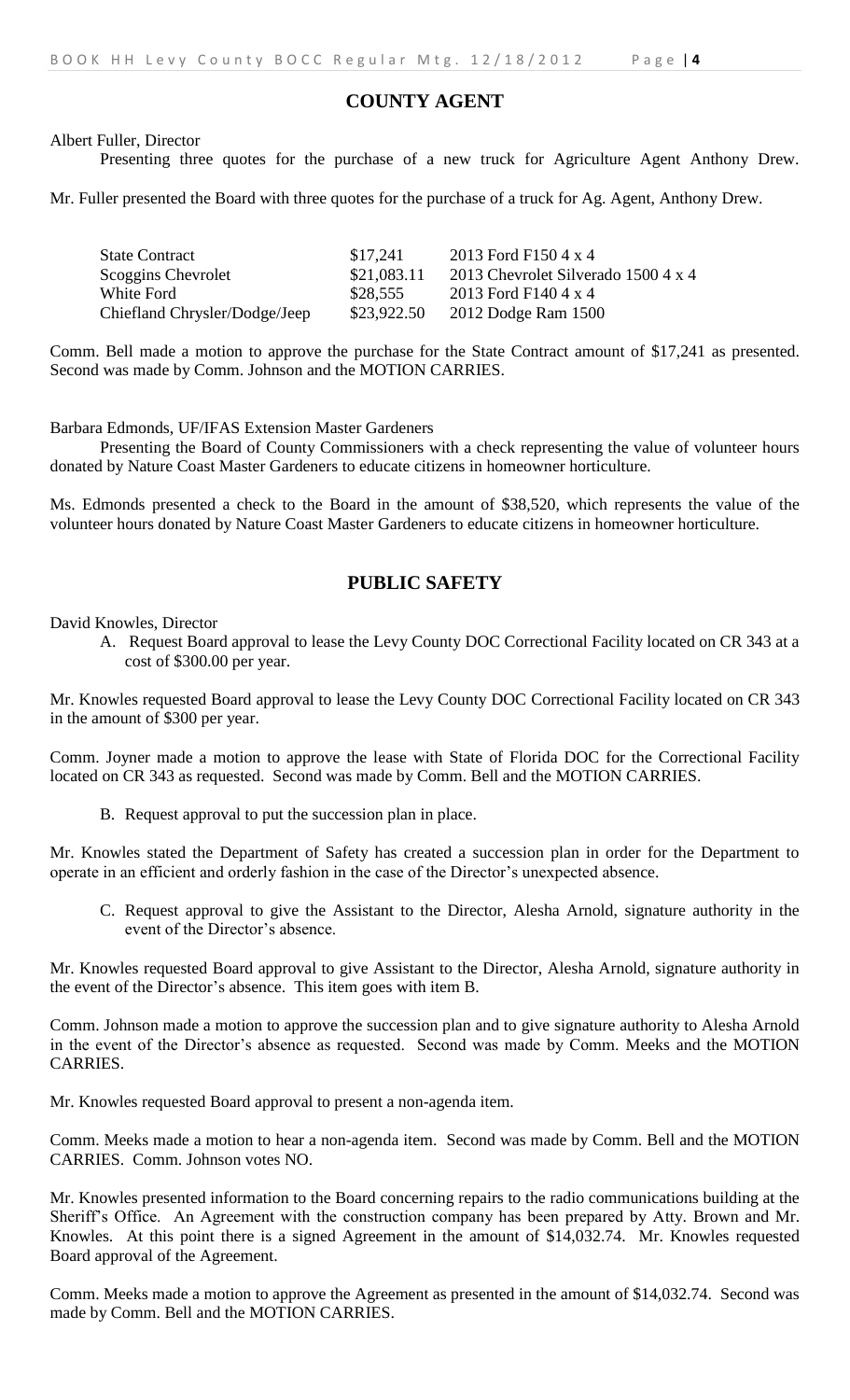#### **SHIP**

Shenley Neely, Director

Request a motion to approve recommendation of no changes to Levy County's current Affordable Housing Incentives.

Ms. Neely requested Board approval of the recommendation of no changes to Levy County's current Affordable Housing Incentives.

Comm. Bell made a motion to approve the recommendation of no changes as presented. Second was made by Comm. Johnson and the MOTION CARRIES.

#### **COUNTY ATTORNEY**

Anne Bast Brown

Request approval of Resolution 2012-69 electing to use the Uniform Method of Collecting Non-ad Valorem Special Assessments for Fire Protection Services and facilities levied within the unincorporated area of the county and the municipal limits of the Town of Yankeetown.

Atty. Brown requested Board approval of Resolution 2012-69 which will include the Town of Yankeetown in the Fire Assessment Program. Approval of a Resolution is statutorily required as is a Public Hearing.

Comm. Stevens asked if there was anyone in the audience to speak for against the item stated above. There were none.

Comm. Bell made a motion to approve Resolution 2012-69 as presented. Second was made by Comm. Johnson and the MOTION CARRIES.

#### **PUBLIC COMMENTS**

Dana Sheffield spoke to the Board and wished everyone a Merry Christmas and a Happy New Year.

#### **COMMISSIONERS' REPORTS**

Comm. Johnson offered congratulation to representatives to the State Science Fair from area schools. He also reported of Levy County FFA contest recipients. Comm. Johnson also wished everyone a Merry Christmas and a Happy New Year.

Comm. Joyner wished everyone a Merry Christmas and a Happy New Year.

Comm. Bell informed everyone Seahorse Key will hold an Open House from 10:00 A.M. to 5:00 P.M. on the 22nd. He also presented skills gap information for the Commissioners review.

A. Provide information and status report on the RESTORE Act (Resources & Ecosystems Sustainability, Tourist Opportunities and Revived Economies) of the Gulf Coast States Act of 2012 and Gulf Consortium.

Comm. Bell provided information and a status report on the RESTORE Act of the Gulf Coast States Act of 2012 and Gulf Consortium.

Comm. Johnson made a motion to waive the bid process and have Mr. Williams come in to give an educational presentation to the Board. Second was made by Comm. Bell and the MOTION CARRIES.

B. Discuss NW 80<sup>th</sup> Street position on the road paving list.

Comm. Bell spoke to the Board regarding re-prioritizing NW 80<sup>th</sup> Street which is in his district. It is not in need of paving at this time, but is on the list. He asked if the Commissioners would like to move this road down on the list or remove it completely.

After discussion, Comm. Joyner made a motion to rotate NW 80<sup>th</sup> Street to bottom of list. Second was made by Comm. Johnson and the MOTION CARRIES.